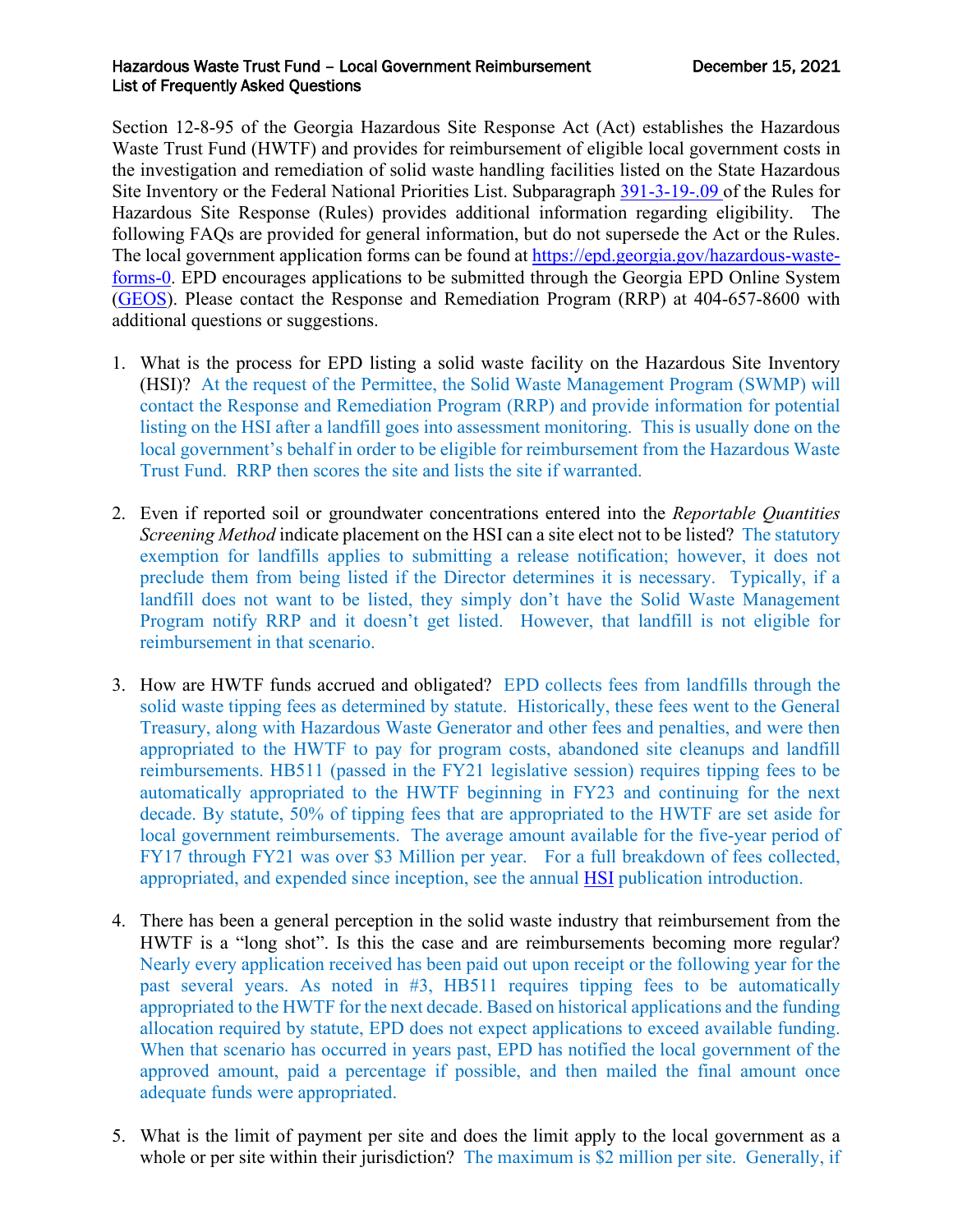the local government was an owner or operator it will be reimbursed 100% for the first \$500,000 and 50% thereafter until the \$2 million cap is reached. The reimbursement percentages are less if the local government did not own or operate the landfill, but just sent waste to it.

- 6. What are common (most frequent) errors in HWTF applications?
	- Failure to provide canceled checks or other acceptable proof of payment.
	- Failure to provide sufficiently detailed invoices and/or failure to include subcontractor invoices
	- Failure to submit all required application items for a first-time submittal (e.g., 50-year title abstract)
	- Reimbursement amount requested does not match table/invoices.
- 7. What are common expenses reimbursed in HWTF applications?
	- Appendix II monitoring for all types of wells.
	- Appendix I monitoring for wells outside of the routine compliance network including delineation wells and off-site wells.
	- Analysis of MNA parameters for all types of wells.
	- Preparation and implementation of Assessment of Corrective Measures (ACM) and/or Corrective Action Plans (CAP).
	- Surface water monitoring outside of routine compliance monitoring.
- 8. What are common expenses not reimbursed in HWTF applications?
	- Appendix I monitoring of routine compliance well network.
	- Acquisition of property.
	- Preparation of HWTF reimbursement application.
	- Methane monitoring.
	- Routine maintenance of landfill.
- 9. Are methane remediation costs eligible if conducted under a Corrective Action Plan as a groundwater remediation tool and, if so, is the eligibility the same for in-refuse and out-ofrefuse methods? In a related question is addition or enhancement of an existing landfill gas control & collection system eligible for reimbursement? RRP works in conjunction with the SWMP to determine eligibility of landfill gas costs on a site-by-site basis. Prior to July 1, 2021, if the system addressed both landfill gas (LFG) and methane, 50% of costs may be eligible for reimbursement, regardless if the system is in-refuse or out-of-refuse. Recognizing that the main driver of groundwater contamination at landfills is typically LFG migration, 100% of LFG remedial costs incurred after July 1, 2021 may be eligible when conducted in accordance with an approved Plan. Operation and Maintenance costs of approved systems are also generally reimbursable (this does not include routine methane monitoring costs). Reimbursement for enhancement of an existing system would depend on the purpose and necessity of the enhancement but generally yes, 100% eligible if it occurred after July 1, 2021, and 50% if it occurred prior to July 1, 2021. Please note that the percentage and reimbursement limits referenced in FAQ #5 still apply.
- 10. Can a local government receive funding in advance of conducting the work? Yes, but this is a more complex process, so please contact RRP prior to completing the application. Also, if limited funding is available, the applications for reimbursement take priority over the advance